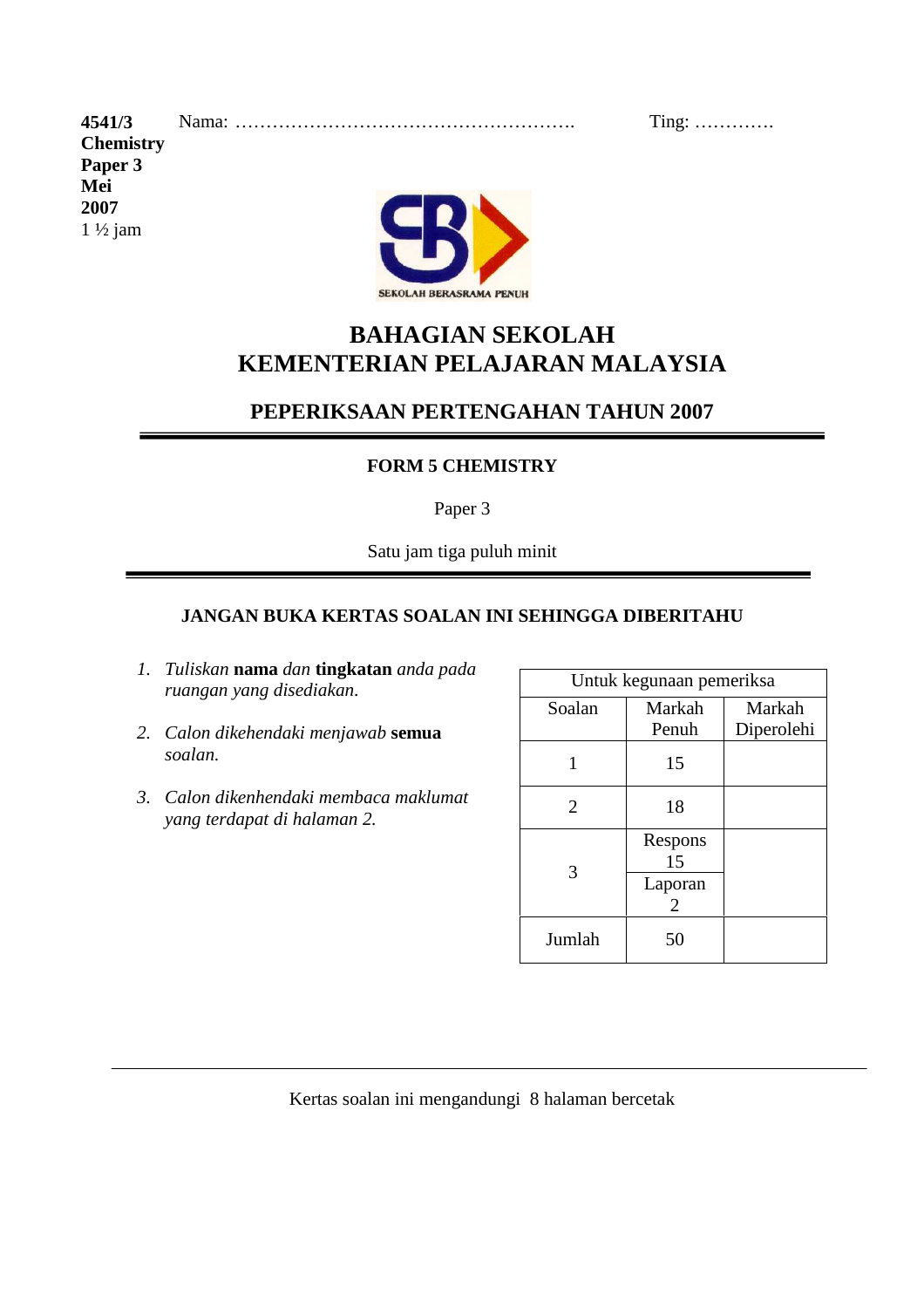- *1. Kertas soalan ini mengandungi tiga soalan. Jawab* **semua** *soalan*
- *2. Tuliskan jawapan bagi* **Soalan 1** *dan* **Soalan 2** *dalam ruang yang disediakan dalam kertas soalan.*
- *3. Tuliskan jawapan bagi* **Soalan 3** *pada halaman bergaris di bahagian akhir kertas soalan ini dengan terperinci. Anda boleh menggunakan persamaan, gambar rajah, jadual, graf dan cara lain yang sesuai untuk menjelaskan jawapan anda.*
- *4. Tunjukkan kerja mengira, ini membantu anda mendapatkan markah.*
- *5. Sekiranya anda hendak membatalkan sesuatu jawapan, buat garisan di atas jawapan itu.*
- *6. Rajah yang mengiringi soalan tidak dilukis mengikut skala kecuali dinyatakan sebaliknya.*
- *7. Markah yang diperuntukkan bagi setiap soalan atau ceraian soalan ditunjukkan dalam kurungan.*
- *8. Masa yang dicadangkan untuk menjawab* **Soalan 1** *dan* **Soalan 2** *ialah 45 minit dan*  **Soalan 3** *ialah 45 minit.*
- *9. Anda dibenarkan menggunakan kalkulator saintifik yang tidak boleh diprogramkan.*
- *10. Serahkan semua kertas jawapan anda di akhir peperiksaan.*

#### *Pemberian Markah*:

| Skor | Penerangan                                 |  |
|------|--------------------------------------------|--|
| 3    | <b>Cemerlang:</b> Respons yang paling baik |  |
| 2    | Memuaskan: Respons yang sederhana          |  |
|      | Lemah: Respons yang kurang tepat           |  |
|      | Tiada respons atau respons salah           |  |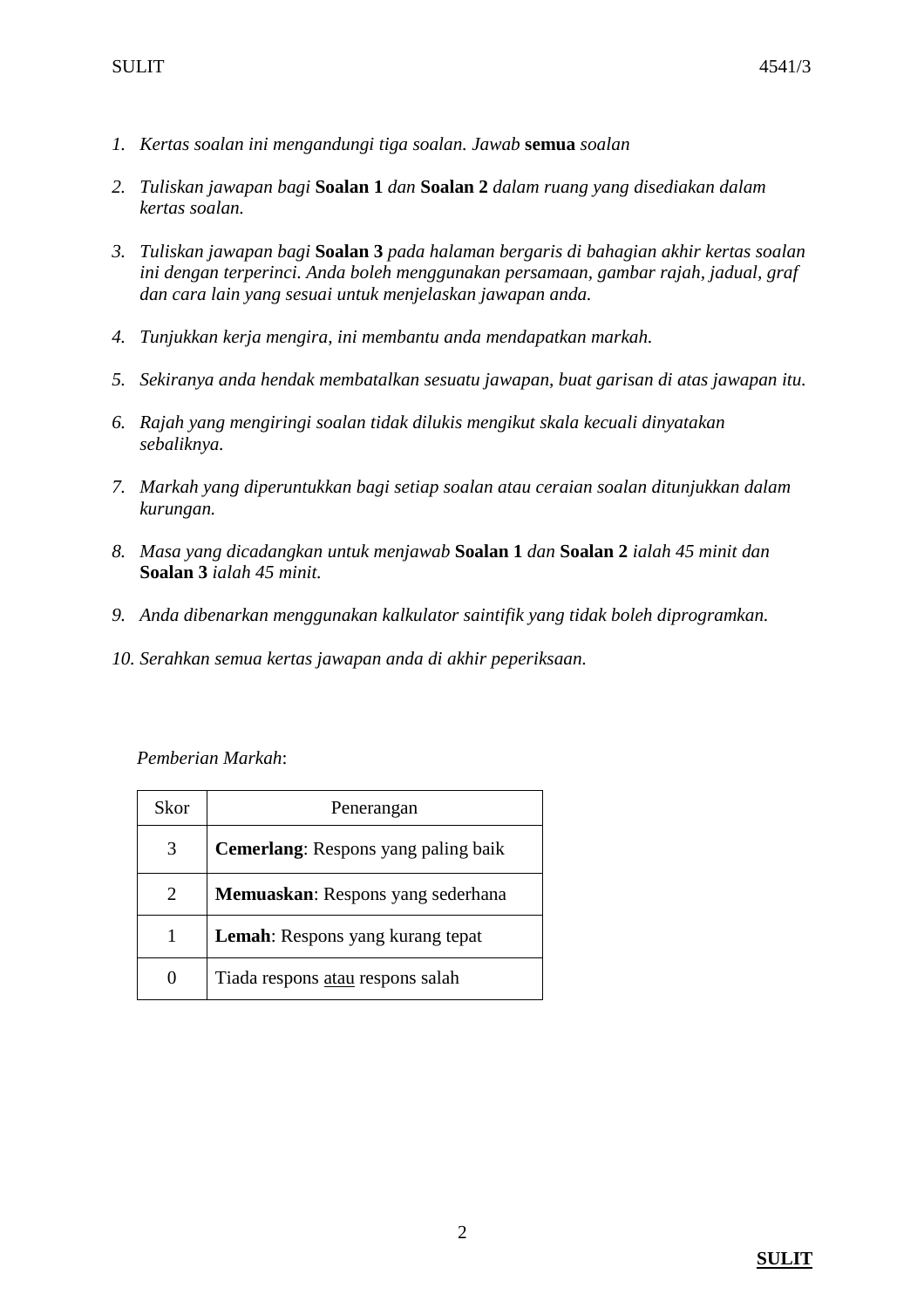The time suggested to complete **Question 1** and **Question 2** is 45 minutes.

**1.** An experiment was conducted to study the effect of temperature on the rate of reaction. 30 cm<sup>3</sup> of 1.0 mol dm<sup>-3</sup> hydrochloric acid at  $30^{\circ}$ C was poured into a 150 cm<sup>3</sup> conical flask. Magnesium strip of 2 cm long was added to the hydrochloric acid. The stopwatch was immediately started. The conical flask was shaken for a few seconds. As soon as the magnesium ribbon disappears, the stopwatch was stopped. The time taken was recorded. The steps were repeated for  $30 \text{cm}^3$  of 1.0 mol dm<sup>-3</sup> hydrochloric acid at 35°C, 40°C, 45°C and 50°C respectively. The figure below shows the readings of the stopwatch for each set of the experiment.

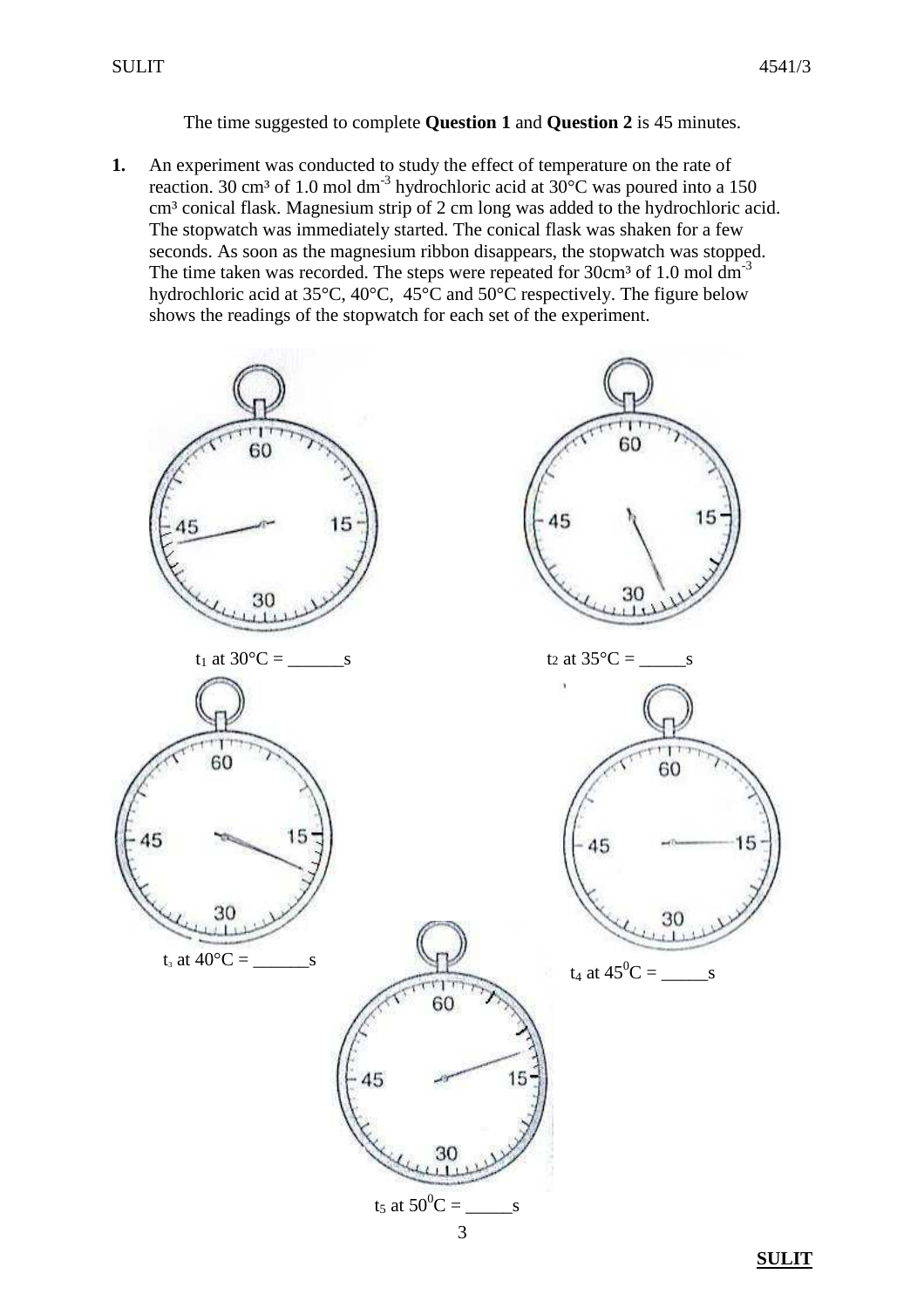|     | (a) Record the time taken for each reaction in the spaces provided.<br>[3 marks]                 |  |
|-----|--------------------------------------------------------------------------------------------------|--|
| (b) | Design a table and record the temperature, time and $\frac{1}{\text{time}}$ for this experiment. |  |
|     | [3 marks]                                                                                        |  |
|     |                                                                                                  |  |
|     |                                                                                                  |  |
|     |                                                                                                  |  |
|     |                                                                                                  |  |
|     |                                                                                                  |  |
|     |                                                                                                  |  |
|     |                                                                                                  |  |
|     | 1                                                                                                |  |

( c ) Plot a graph of temperature against time  $\frac{1}{2}$  on the graph paper provided.

[3 marks]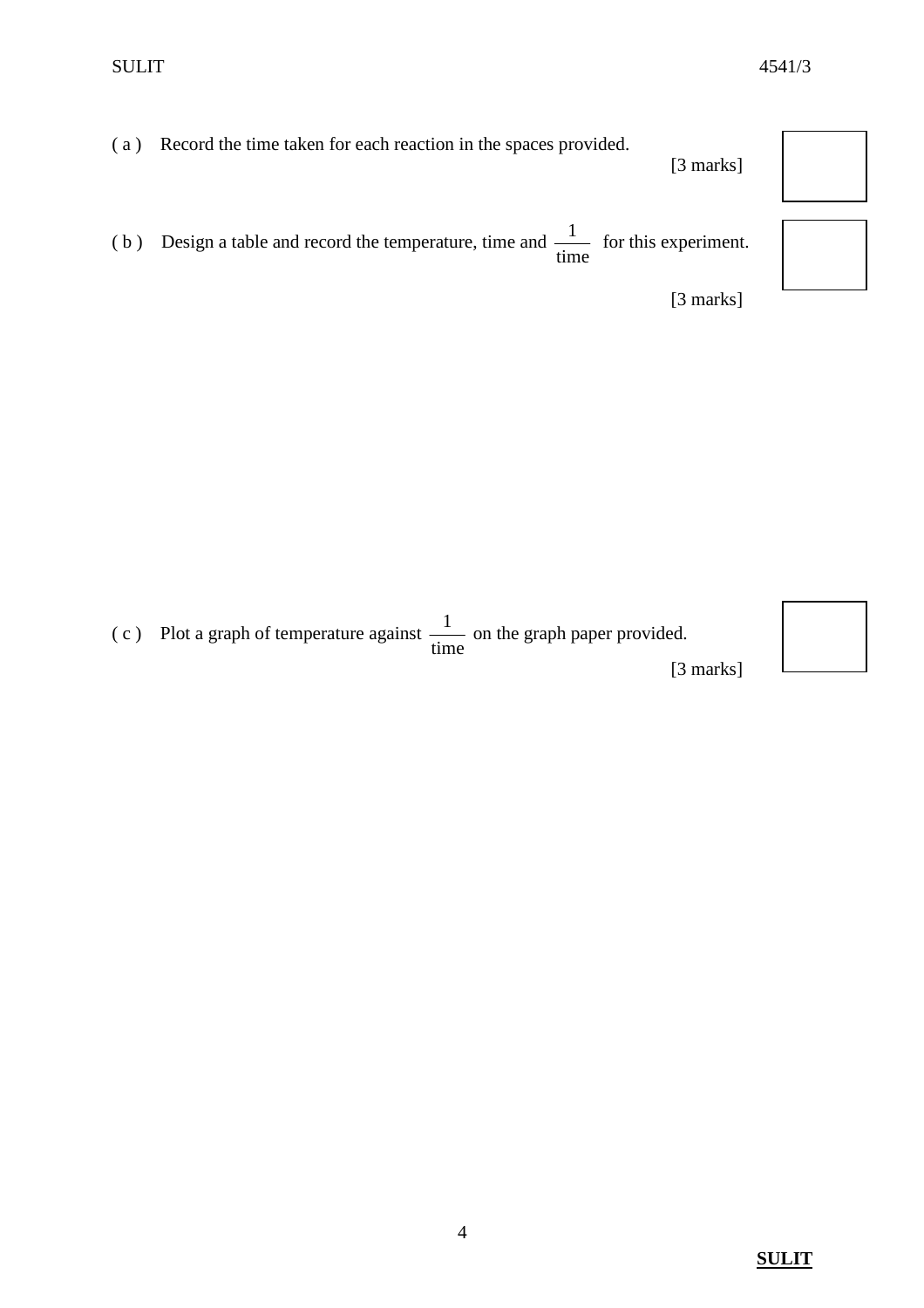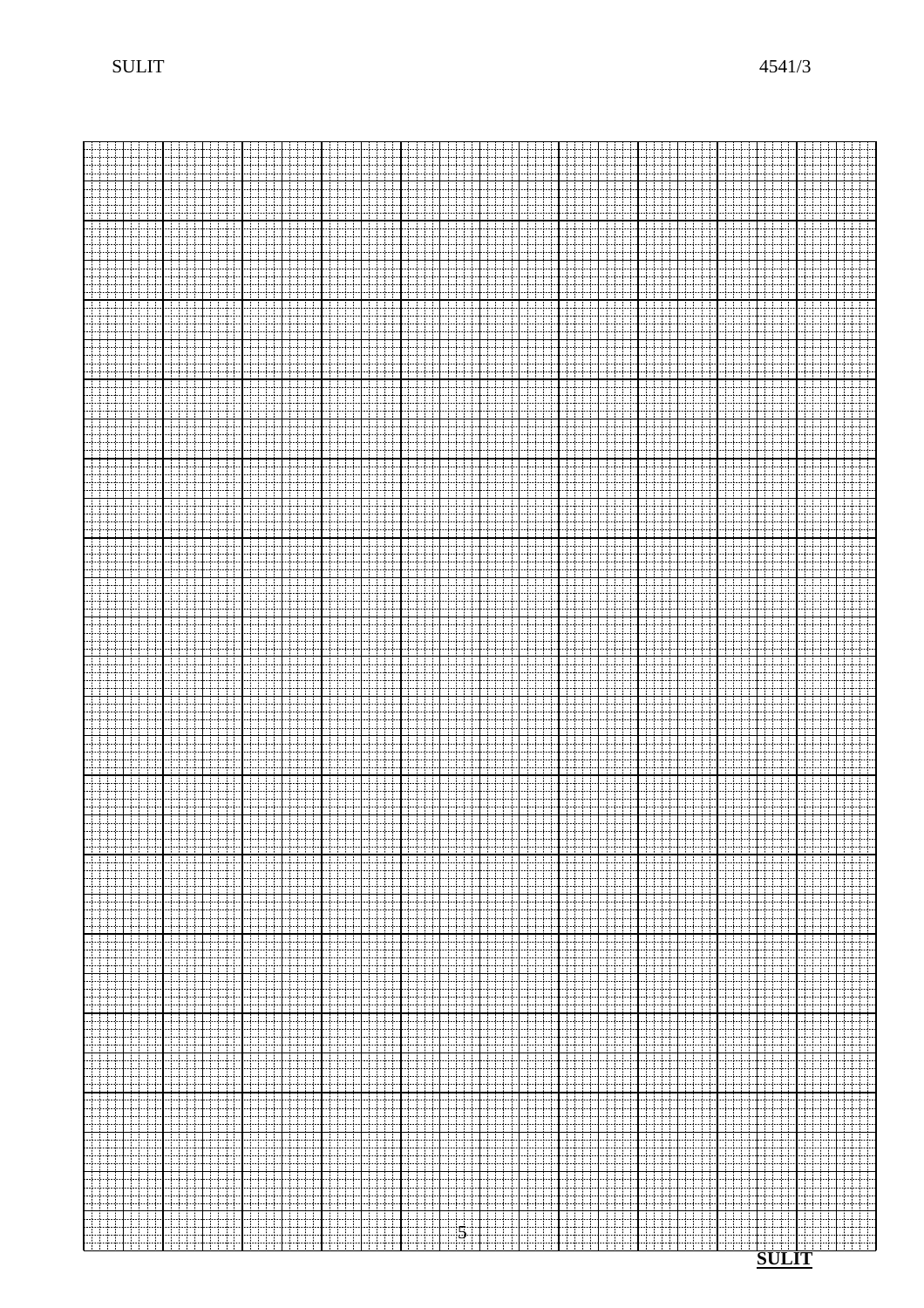(d) Based on the graph in (c), deduce the relationship between the rate of reaction and temperature.

|     |                                                                         | [3 marks] |  |
|-----|-------------------------------------------------------------------------|-----------|--|
| (e) | Predict the time taken if the experiment is repeated at $44^{\circ}$ C. |           |  |
|     |                                                                         | [3 marks] |  |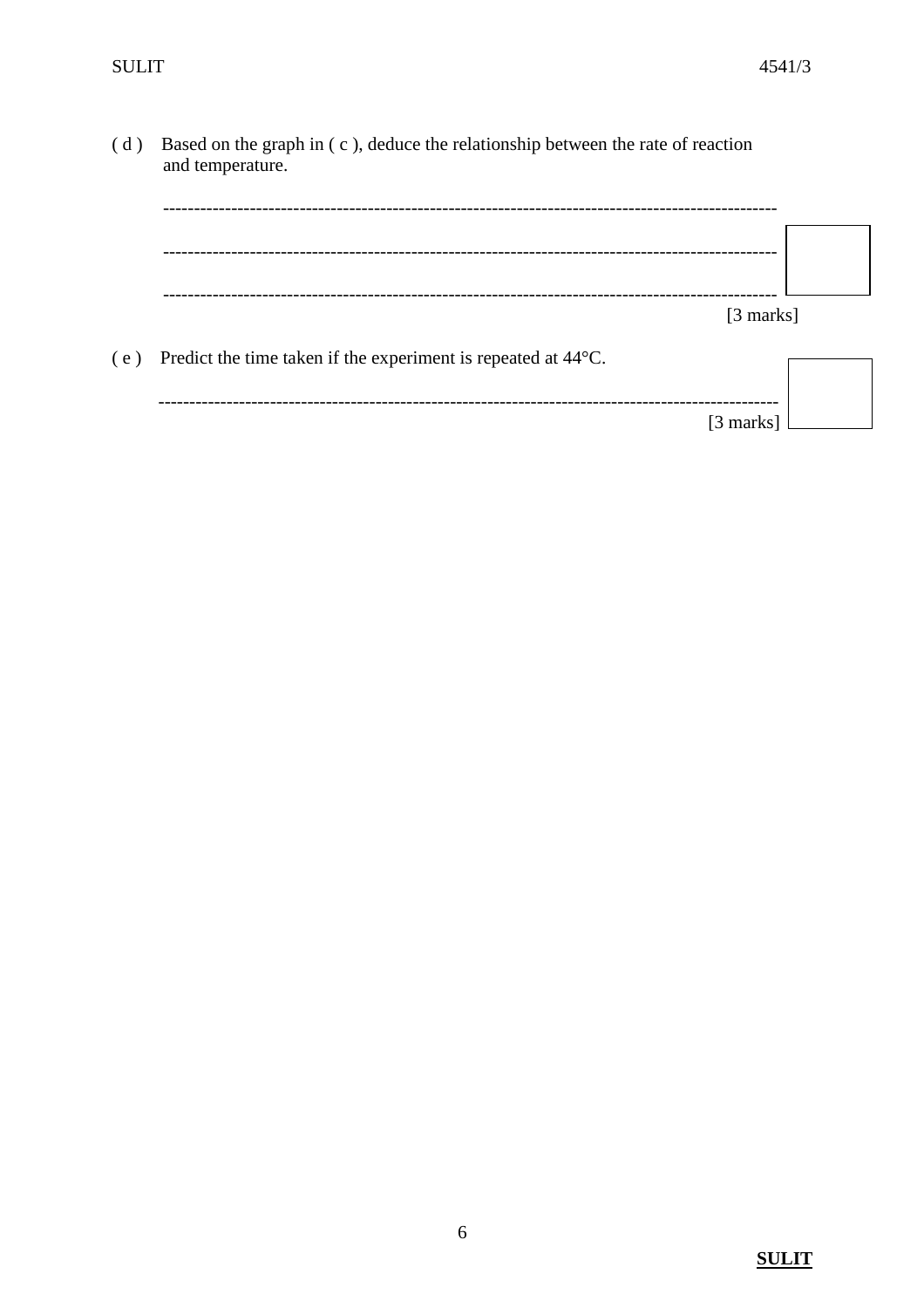**2** An experiment was carried out by a student to study the relationship between the concentration of hydroxide ions and the pH value of ammonia solution. The pH value of different concentration of ammonia solutions was measured using a pH meter.

Table 2 shows the concentrations of ammonia solution and the respective pH values.

| <b>Beaker</b> | Concentration          | pH value |
|---------------|------------------------|----------|
|               | of ammonia solution    |          |
|               | $\text{ (mol dm}^{-3}$ |          |
|               | 0.100                  | 9.0      |
|               | 0.060                  | 8.8      |
|               | 0.040                  | 8.6      |
|               | 0.025                  | 8.4      |
|               | 0.015                  | 8.2      |
|               | 0 01 O                 |          |



( a ) Based on table 2, state the variables involved in this experiment.

Manipulated variable

---------------------------------------------------------------------------------------------------

---------------------------------------------------------------------------------------------------

Responding variable

---------------------------------------------------------------------------------------------------

Fixed variable

[ 3 marks ]

( b ) State the general relationship between concentration of hydroxide ions and the pH value of ammonia solution.

 --------------------------------------------------------------------------------------------------- [ 3 marks ]

(c) 0.010 moldm<sup>-3</sup> of ammonia solution has a pH value of 8.0 but sodium hydroxide solution of the same concentration has a pH value of 14.0. Explain

(d) Predict the pH value of ammonia solution with the concentration 0.005 moldm<sup>-3</sup>.

---------------------------------------------------------------------------------------------------

[ 3 marks ]

[ 3 marks ]

**SULIT**